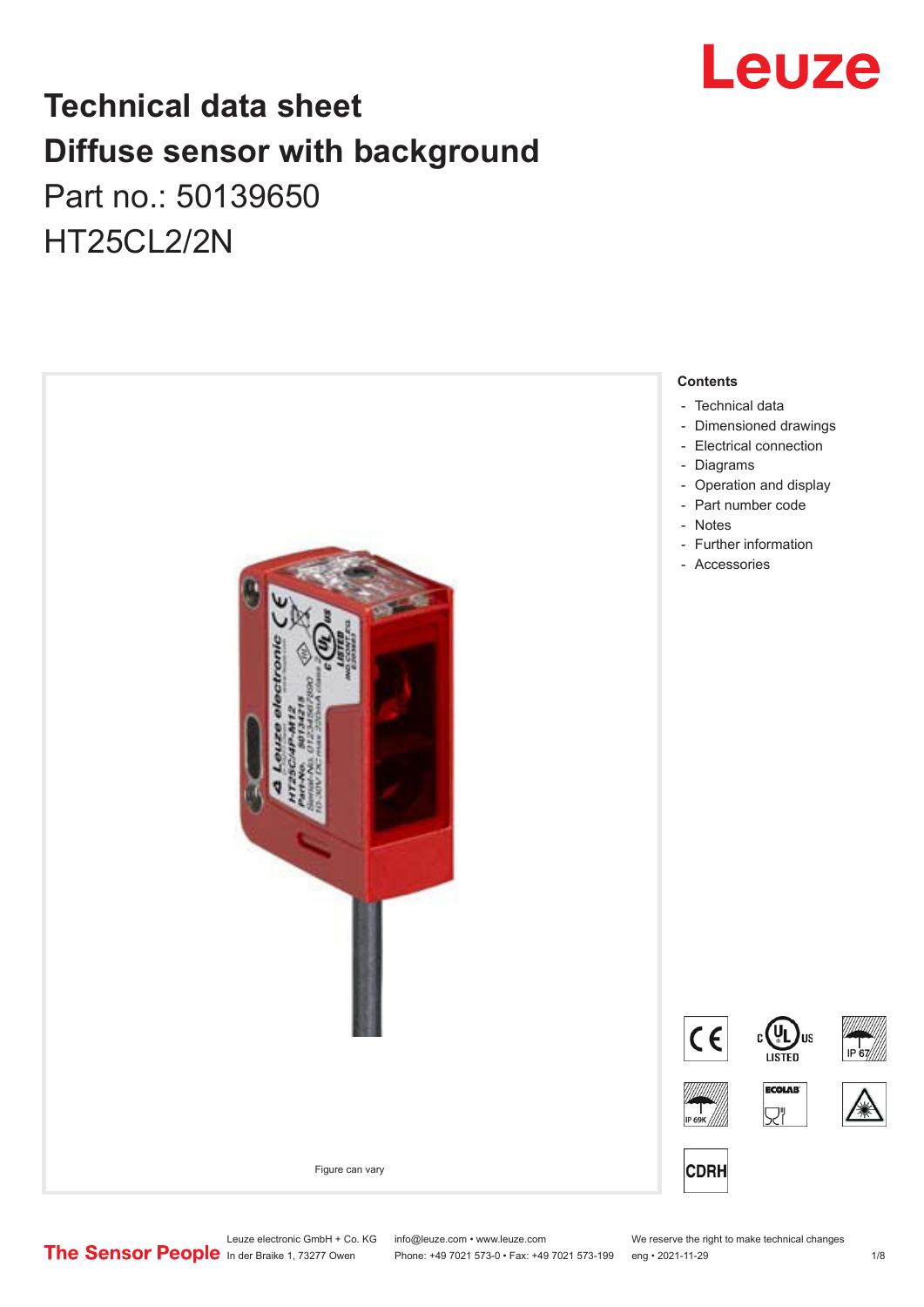ground suppression

## <span id="page-1-0"></span>**Technical data**

### **Basic data**

**Series** 25C **Operating principle** Diffuse reflection principle with back-

### **Optical data**

| <b>Black-white error</b>             | < 10% up to 350 mm         |
|--------------------------------------|----------------------------|
| <b>Operating range</b>               | Guaranteed operating range |
| Operating range, white 90%           | $0.0050.8$ m               |
| Operating range, gray 18%            | $0.010.6$ m                |
| Operating range, black 6%            | $0.0150.45$ m              |
| <b>Operating range limit</b>         | Typical operating range    |
| <b>Operating range limit</b>         | $0.0050.8$ m               |
| <b>Adjustment range</b>              | 50  800 mm                 |
| Beam path                            | Collimated                 |
| <b>Light source</b>                  | Laser, Red                 |
| Wavelength                           | 650 nm                     |
| Laser class                          | 2, IEC/EN 60825-1:2007     |
| Max. laser power                     | 0.0052 W                   |
| <b>Transmitted-signal shape</b>      | Pulsed                     |
| <b>Pulse duration</b>                | $4.5 \,\mathrm{\mu s}$     |
| Light spot size [at sensor distance] | 3 mm x 5 mm [1,000 mm]     |
| Type of light spot geometry          | elliptic                   |
| Shift angle                          | Typ. $\pm$ 1.5 $^{\circ}$  |
|                                      |                            |

### **Electrical data**

**Protective circuit** Polarity reversal protection Short circuit protected

| Performance data              |                                     |
|-------------------------------|-------------------------------------|
| Supply voltage U <sub>p</sub> | 10  30 V, DC, Incl. residual ripple |
| <b>Residual ripple</b>        | $0 15 \%$ , From $U_{p}$            |
| <b>Open-circuit current</b>   | $020$ mA                            |
|                               |                                     |

#### **Outputs**

**Number of digital switching outputs** 2 Piece(s)

#### **Switching outputs**

|                          | Voltage type               | DC                      |
|--------------------------|----------------------------|-------------------------|
|                          | Switching current, max.    | 100 mA                  |
| <b>Switching voltage</b> |                            | high: ≥( $U_p - 2.5V$ ) |
|                          |                            | $low: \leq 2.5V$        |
|                          |                            |                         |
|                          | <b>Switching output 1</b>  |                         |
|                          | <b>Switching element</b>   | Transistor, NPN         |
|                          | <b>Switching principle</b> | Light switching         |
|                          |                            |                         |
|                          | <b>Switching output 2</b>  |                         |
|                          | <b>Switching element</b>   | <b>Transistor, NPN</b>  |
|                          | <b>Switching principle</b> | Dark switching          |
| ta an                    |                            |                         |
|                          |                            |                         |

### **Timing**

| Switching frequency | 2.500 Hz |
|---------------------|----------|
| Response time       | $0.2$ ms |
| Readiness delay     | 300 ms   |

| <b>Connection 1</b>       |                       |
|---------------------------|-----------------------|
| <b>Function</b>           | Signal OUT            |
|                           | Voltage supply        |
| <b>Type of connection</b> | Cable                 |
| Cable length              | 2,000 mm              |
| <b>Sheathing material</b> | <b>PUR</b>            |
| Cable color               | <b>Black</b>          |
| Number of conductors      | 4-wire                |
| Wire cross section        | $0.2$ mm <sup>2</sup> |
|                           |                       |

### **Mechanical data**

| Dimension (W x H x L)             | 15 mm x 42.7 mm x 30 mm              |
|-----------------------------------|--------------------------------------|
| <b>Housing material</b>           | Plastic                              |
| <b>Plastic housing</b>            | ABS                                  |
| Lens cover material               | Plastic                              |
| Net weight                        | 55q                                  |
| <b>Housing color</b>              | Red                                  |
| <b>Type of fastening</b>          | Through-hole mounting with M4 thread |
|                                   | Via optional mounting device         |
| <b>Compatibility of materials</b> | <b>ECOLAB</b>                        |

### **Operation and display**

| Type of display                          | LED                     |
|------------------------------------------|-------------------------|
| <b>Number of LEDs</b>                    | 2 Piece(s)              |
| <b>Operational controls</b>              | Multiturn potentiometer |
| Function of the operational control      | Range adjustment        |
| <b>Environmental data</b>                |                         |
| Ambient temperature, operation           | $-4060 °C$              |
| Ambient temperature, storage             | $-40$ 70 °C             |
| <b>Certifications</b>                    |                         |
| Degree of protection                     | IP 67                   |
|                                          | IP 69K                  |
| <b>Protection class</b>                  | III                     |
| <b>Certifications</b>                    | c UL US                 |
| <b>Standards applied</b>                 | IEC 60947-5-2           |
| $\mathbf{r}$ and the set of $\mathbf{r}$ |                         |

### **Classification**

| <b>Customs tariff number</b> | 85365019 |
|------------------------------|----------|
| eCl@ss 5.1.4                 | 27270904 |
| eCl@ss 8.0                   | 27270904 |
| eCl@ss 9.0                   | 27270904 |
| eCl@ss 10.0                  | 27270904 |
| eCl@ss 11.0                  | 27270904 |
| <b>ETIM 5.0</b>              | EC002719 |
| <b>ETIM 6.0</b>              | EC002719 |
| <b>ETIM 7.0</b>              | EC002719 |

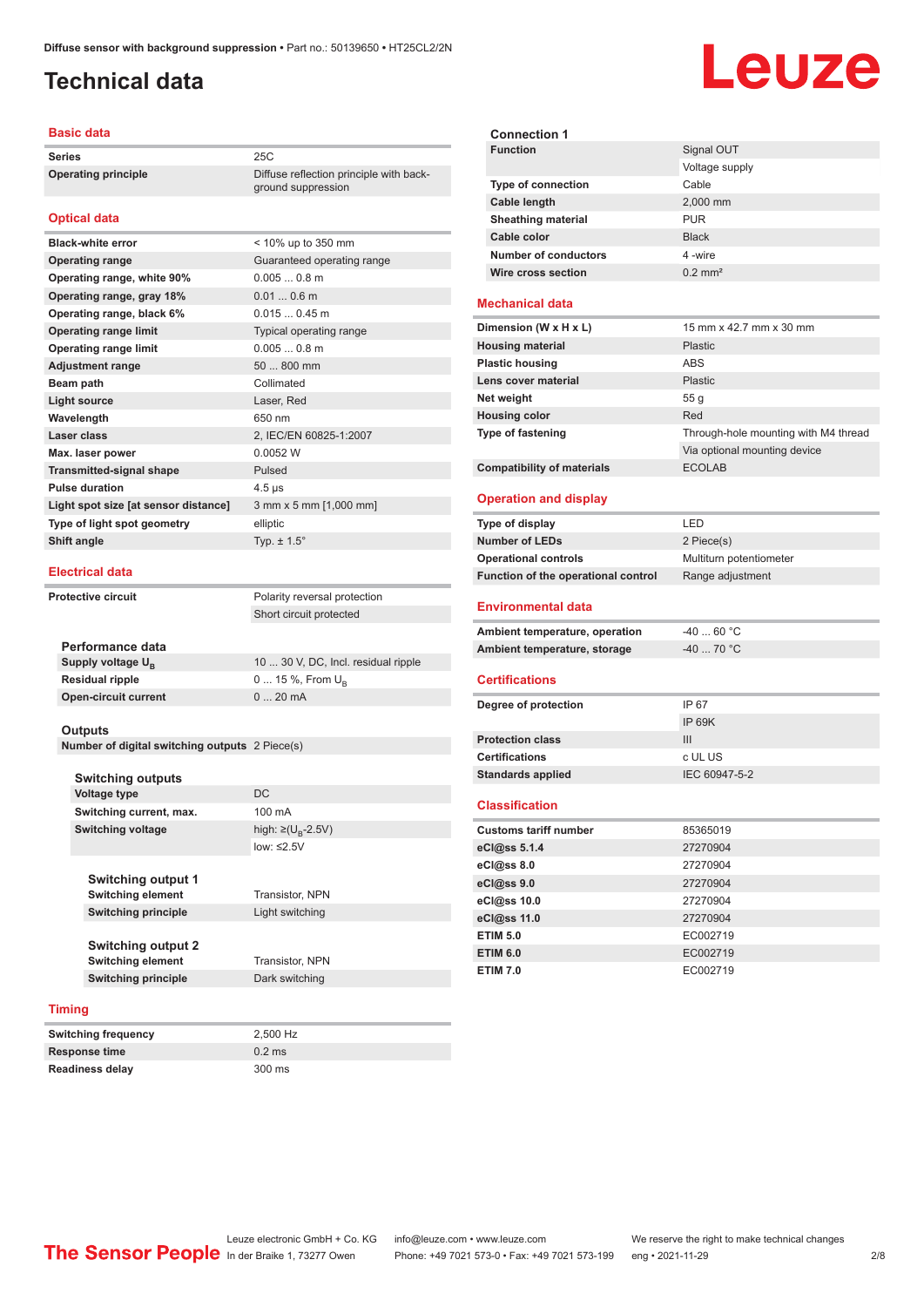## <span id="page-2-0"></span>**Dimensioned drawings**

All dimensions in millimeters



## **Electrical connection**

### **Connection 1**

| <b>Function</b>             | Signal OUT            |
|-----------------------------|-----------------------|
|                             | Voltage supply        |
| <b>Type of connection</b>   | Cable                 |
| Cable length                | 2,000 mm              |
| <b>Sheathing material</b>   | <b>PUR</b>            |
| Cable color                 | <b>Black</b>          |
| <b>Number of conductors</b> | 4 -wire               |
| Wire cross section          | $0.2$ mm <sup>2</sup> |
|                             |                       |

### **Conductor color Conductor assignment**

| <b>Brown</b> | V+               |
|--------------|------------------|
| White        | OUT <sub>2</sub> |
| <b>Blue</b>  | <b>GND</b>       |
| <b>Black</b> | OUT <sub>1</sub> |
|              |                  |

Leuze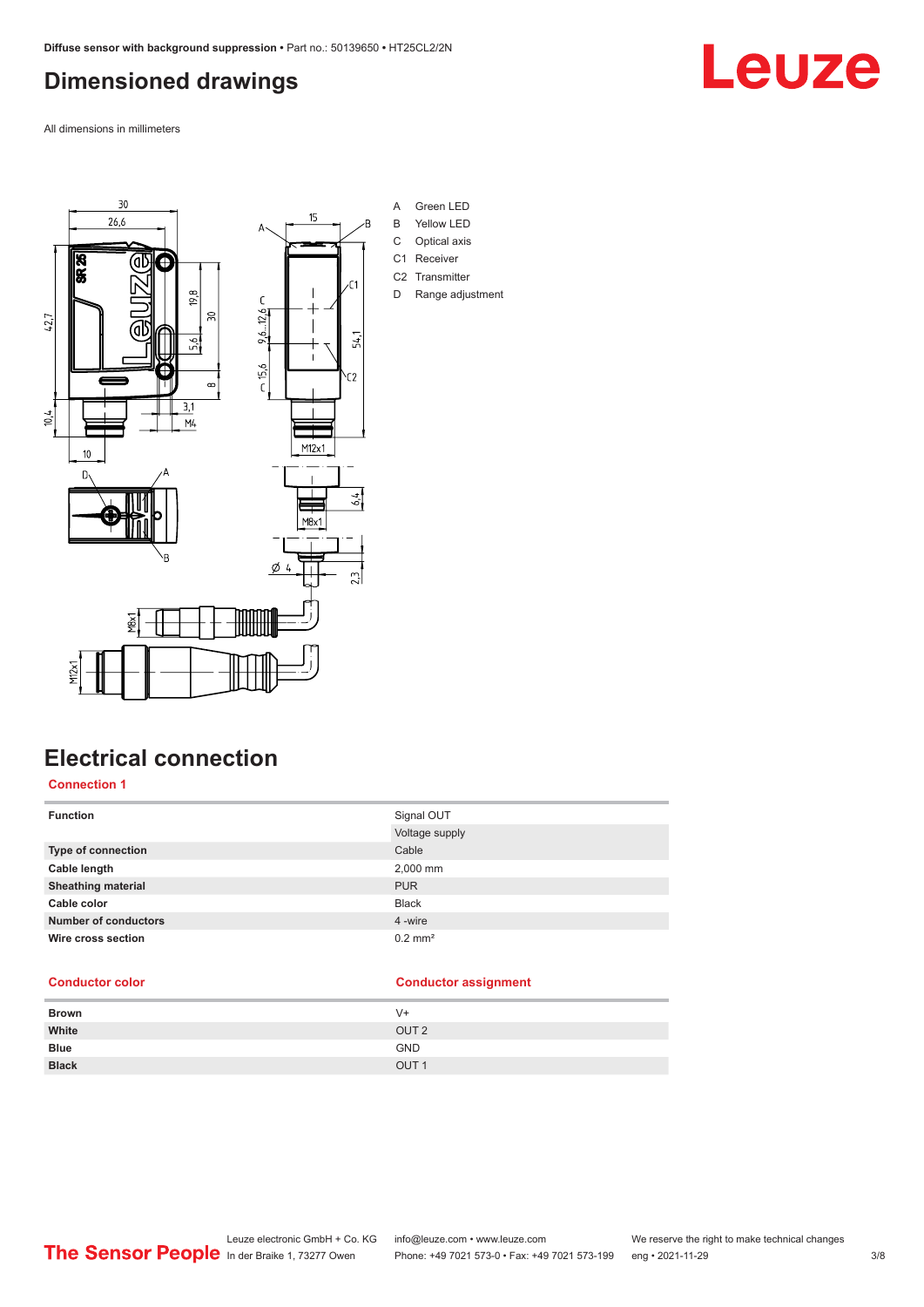## <span id="page-3-0"></span>**Diagrams**

# Leuze

Typ. response behavior (focusing distance 350 mm)



Typ. response behavior (focusing distance 800 mm)

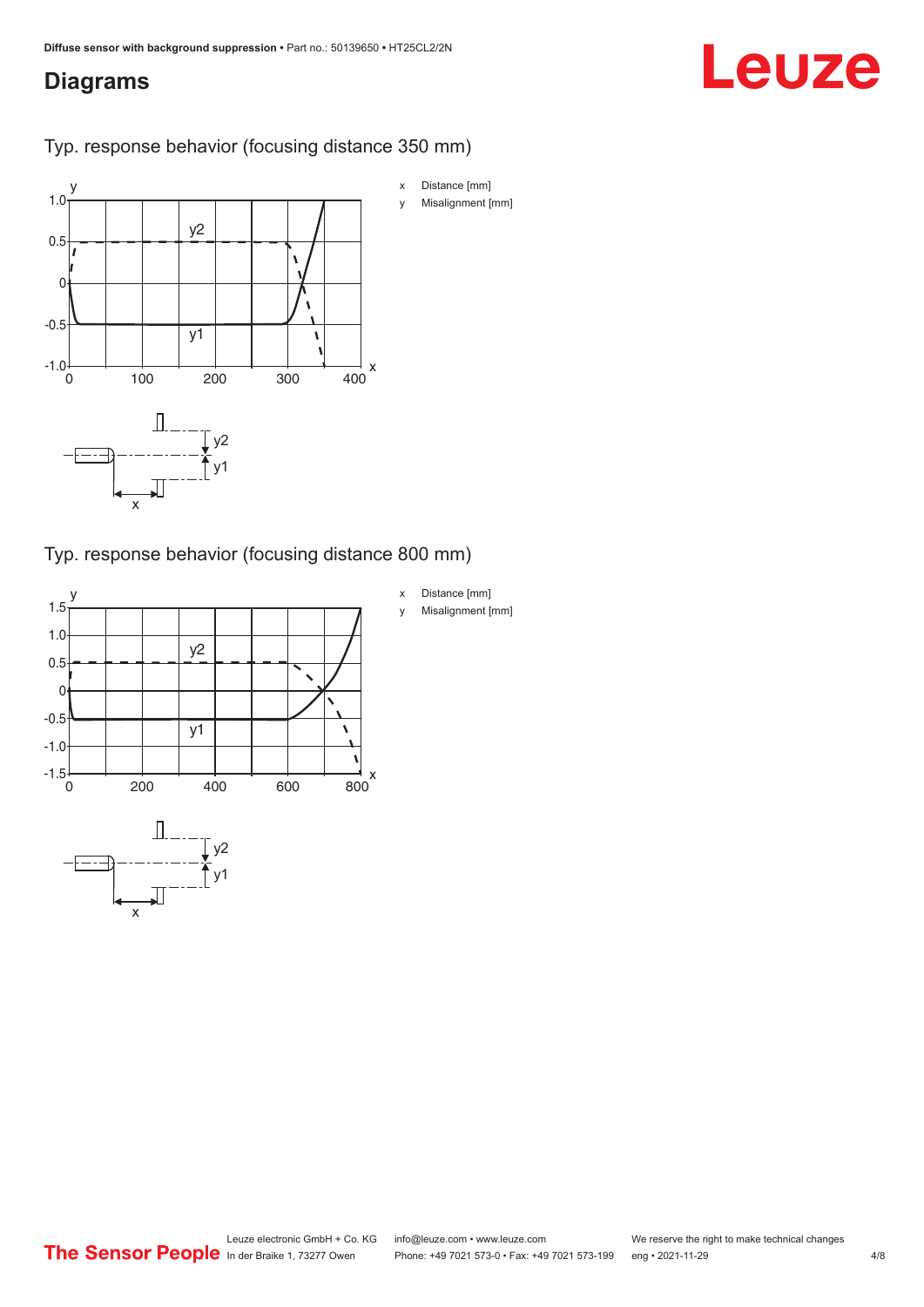## <span id="page-4-0"></span>**Diagrams**

## Leuze

Typ. black/white behavior



x

 $-\overline{...}$   $-\overline{...}$   $-\overline{...}$ 

x Range [mm]

- y Reduction of range [mm]
- A White 90%
- B Gray 18%
- C Black 6%



| LED            | <b>Display</b>           | <b>Meaning</b>        |
|----------------|--------------------------|-----------------------|
|                | Green, continuous light  | Operational readiness |
| $\overline{2}$ | Yellow, continuous light | Object detected       |

## **Part number code**

Part designation: **AAA25C d EE-f.GGH/iJ-K**

| AAA25C | Operating principle / construction<br>HT25C: Diffuse reflection sensor with background suppression<br>PRK25C: Retro-reflective photoelectric sensor with polarization filter<br>LS25C: Throughbeam photoelectric sensor transmitter<br>LE25C: Throughbeam photoelectric sensor receiver<br>DRT25C: Dynamic reference diffuse sensor                                                                                                                                                                |
|--------|----------------------------------------------------------------------------------------------------------------------------------------------------------------------------------------------------------------------------------------------------------------------------------------------------------------------------------------------------------------------------------------------------------------------------------------------------------------------------------------------------|
| d      | Light type<br>n/a: red light<br>I: infrared light                                                                                                                                                                                                                                                                                                                                                                                                                                                  |
| EE     | Light source<br>$n/a$ : LED<br>L1: laser class 1<br>$L2$ : laser class 2                                                                                                                                                                                                                                                                                                                                                                                                                           |
| f      | Preset range (optional)<br>n/a: operating range acc. to data sheet<br>xxxF: Preset range [mm]                                                                                                                                                                                                                                                                                                                                                                                                      |
| GG     | Equipment<br>A: Autocollimation principle (single lens)<br>S: small light spot<br>D: Detection of stretch-wrapped objects<br>X: extended model<br>HF: Suppression of HF illumination (LED)<br>XL: Extra long light spot<br>T: autocollimation principle (single lens) for highly transparent bottles without tracking<br>TT: autocollimation principle (single lens) for highly transparent bottles with tracking<br>F: Foreground suppression<br>R: greater operating range<br>SL: Slit diaphragm |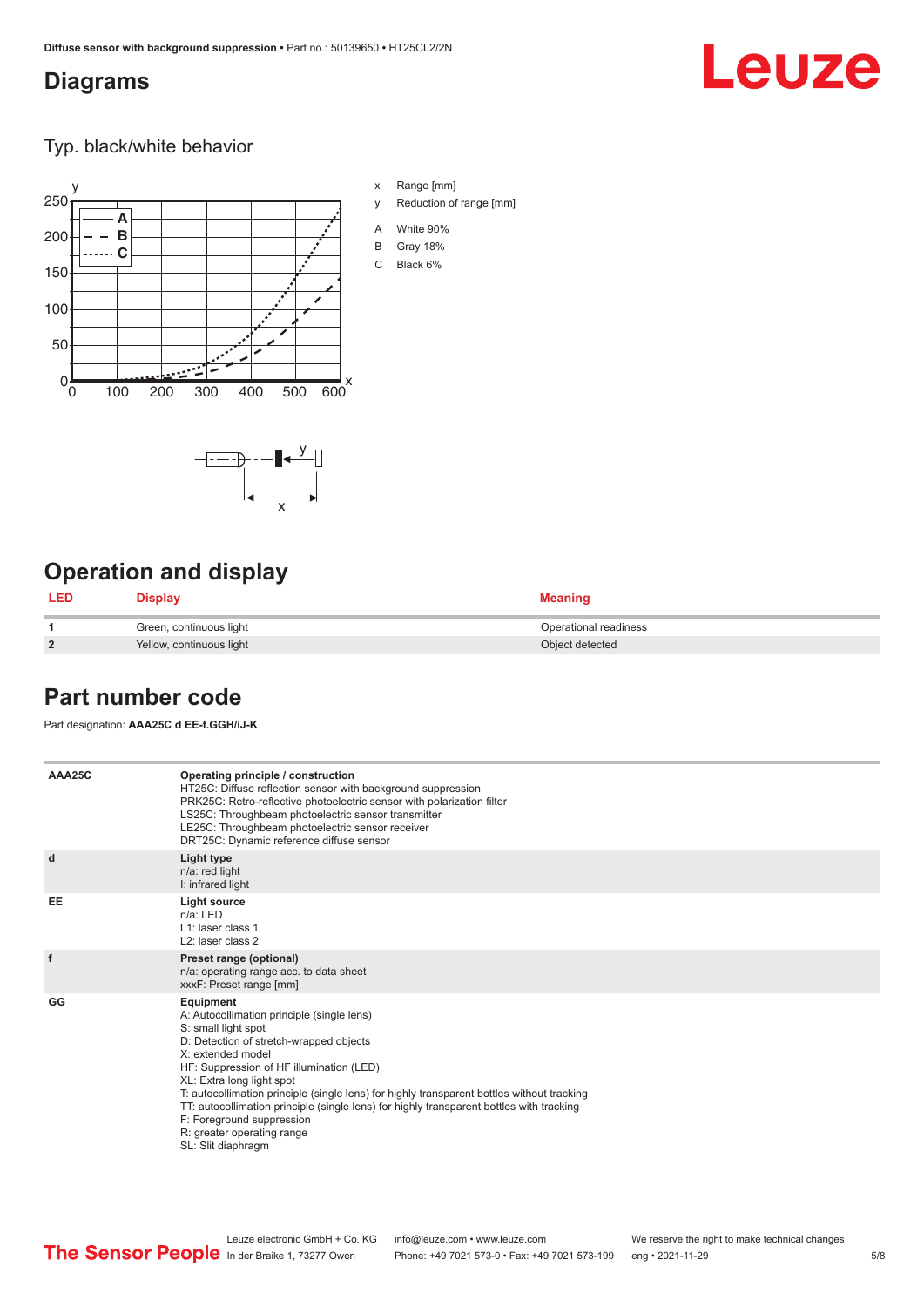## <span id="page-5-0"></span>**Part number code**

## Leuze

| H           | Operating range adjustment<br>1: 270° potentiometer<br>2: multiturn potentiometer<br>3: teach-in via button<br>R: greater operating range                                                                                                                                                                                                                                                                                                                                                                                                              |
|-------------|--------------------------------------------------------------------------------------------------------------------------------------------------------------------------------------------------------------------------------------------------------------------------------------------------------------------------------------------------------------------------------------------------------------------------------------------------------------------------------------------------------------------------------------------------------|
|             | Switching output/function OUT 1/IN: Pin 4 or black conductor<br>2: NPN transistor output, light switching<br>N: NPN transistor output, dark switching<br>4: PNP transistor output, light switching<br>P: PNP transistor output, dark switching<br>X: pin not used<br>8: activation input (activation with high signal)<br>L: IO-Link interface (SIO mode: PNP light switching, NPN dark switching)<br>6: push-pull switching output, PNP light switching, NPN dark switching<br>G: Push-pull switching output, PNP dark switching, NPN light switching |
| J           | Switching output / function OUT 2/IN: pin 2 or white conductor<br>2: NPN transistor output, light switching<br>N: NPN transistor output, dark switching<br>4: PNP transistor output, light switching<br>P: PNP transistor output, dark switching<br>W: warning output<br>X: pin not used<br>6: push-pull switching output, PNP light switching, NPN dark switching<br>T: teach-in via cable<br>G: Push-pull switching output, PNP dark switching, NPN light switching                                                                                  |
| κ           | <b>Electrical connection</b><br>n/a: cable, standard length 2000 mm, 4-wire<br>200-M12: cable, length 200 mm with M12 connector, 4-pin, axial (plug)<br>M8: M8 connector, 4-pin (plug)<br>M12: M12 connector, 4-pin (plug)<br>200-M8: cable, length 200 mm with M8 connector, 4-pin, axial (plug)                                                                                                                                                                                                                                                      |
| <b>Note</b> |                                                                                                                                                                                                                                                                                                                                                                                                                                                                                                                                                        |

## **Notes**

Т

| Observe intended use!                                                                                                                                                                                                         |
|-------------------------------------------------------------------------------------------------------------------------------------------------------------------------------------------------------------------------------|
| $\%$ This product is not a safety sensor and is not intended as personnel protection.<br>$\&$ The product may only be put into operation by competent persons.<br>♦ Only use the product in accordance with its intended use. |

 $\%$  A list with all available device types can be found on the Leuze website at www.leuze.com.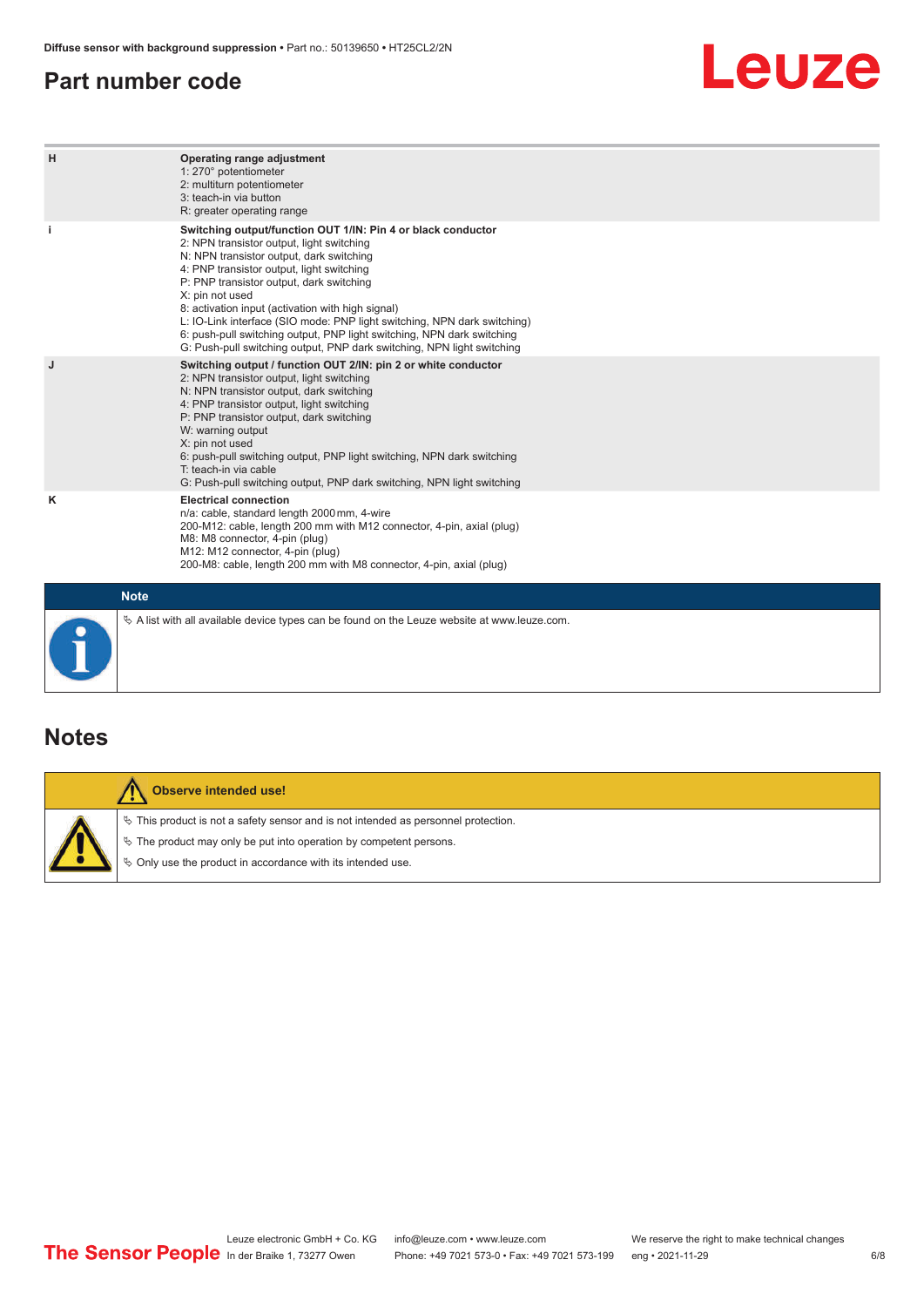### <span id="page-6-0"></span>**Notes**

# Leuze

| Do not stare into beam!<br>The device satisfies the requirements of IEC 60825-1:2007 (EN 60825-1:2007) safety regulations for a product of laser class 2 as well as the<br>U.S. 21 CFR 1040.10 regulations with deviations corresponding to "Laser Notice No. 50" from June 24, 2007. |
|---------------------------------------------------------------------------------------------------------------------------------------------------------------------------------------------------------------------------------------------------------------------------------------|
| Vertal once the period, there is a risk beam or in the direction of reflected laser beams! If you look into the beam path over a longer time period, there is a risk<br>of injury to the retina.                                                                                      |
| $\&$ Do not point the laser beam of the device at persons!                                                                                                                                                                                                                            |
| $\%$ Interrupt the laser beam using a non-transparent, non-reflective object if the laser beam is accidentally directed towards a person.                                                                                                                                             |
| $\%$ When mounting and aligning the device, avoid reflections of the laser beam off reflective surfaces!                                                                                                                                                                              |
| $\&$ CAUTION! Use of controls or adjustments or performance of procedures other than specified herein may result in hazardous light exposure.                                                                                                                                         |
| $\%$ Observe the applicable statutory and local laser protection regulations.                                                                                                                                                                                                         |
| $\%$ The device must not be tampered with and must not be changed in any way.<br>There are no user-serviceable parts inside the device.<br>Repairs must only be performed by Leuze electronic GmbH + Co. KG.                                                                          |

| <b>NOTE</b>                                                                                                                                                                                                                                                         |
|---------------------------------------------------------------------------------------------------------------------------------------------------------------------------------------------------------------------------------------------------------------------|
| Affix laser information and warning signs!<br>Laser information and warning signs are affixed to the device. In addition, self-adhesive laser information and warning signs (stick-on labels) are supplied in<br>several languages.                                 |
| ↓ Affix the laser information sheet to the device in the language appropriate for the place of use. When using the device in the US, use the stick-on label<br>with the "Complies with 21 CFR 1040.10" note.                                                        |
| $\frac{1}{2}$ Affix the laser information and warning signs near the device if no signs are attached to the device (e.g. because the device is too small) or if the attached<br>laser information and warning signs are concealed due to the installation position. |
| $\%$ Affix the laser information and warning signs so that they are legible without exposing the reader to the laser radiation of the device or other optical<br>radiation.                                                                                         |

## **Further information**

- Light source: Average life expectancy 50,000 h at an ambient temperature of 25 °C
- Sum of the output currents for both outputs 100 mA

### **Accessories**

## Mounting technology - Mounting brackets

| Part no. | <b>Designation</b> | <b>Article</b>   | <b>Description</b>                                                                                                                                                                                                          |
|----------|--------------------|------------------|-----------------------------------------------------------------------------------------------------------------------------------------------------------------------------------------------------------------------------|
| 50118543 | BT 300M.5          | Mounting bracket | Design of mounting device: Winkel L-Form<br>Fastening, at system: Durchgangsbefestigung<br>Mounting bracket, at device: schraubbar, für M4-Schrauben geeignet<br>Type of mounting device: justierbar<br>Material: Edelstahl |